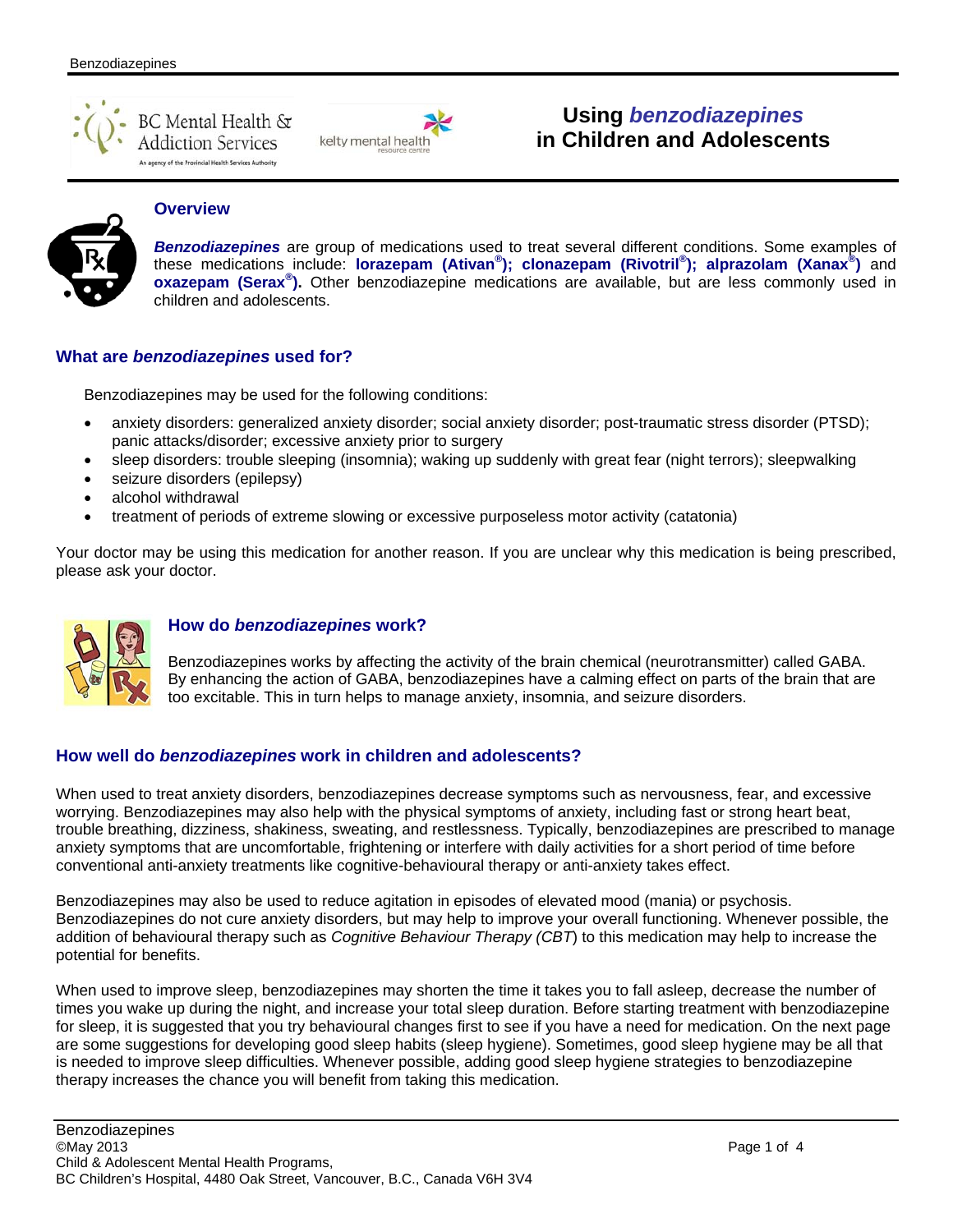#### **Sleep hygiene strategies:**

- Avoid caffeine (from tea, coffee, colas or energy drinks) and alcohol, nicotine or other recreational drugs
- Keep a regular sleep/wake schedule every day; avoid sleeping in or napping during the day
- Avoid stimulating activities before bedtime (e.g. computer or television time or exercise late in the evening)
- Ensure a quiet and comfortable sleep environment (e.g. comfortable temperature, dark room, no pets in bed)
- Doing something relaxing or enjoyable before bedtime (e.g. listen to soothing music or take a warm bath)
- avoid large meals just before bedtime
- Exercise regularly (during the daytime)
- Use your bedroom only for sleep; remove the clock from direct eyesight
- If you are not asleep within 20 minutes, get up and go to another room. Come back to bed when you feel drowsy.



#### **How should** *benzodiazepines* **be taken?**

This depends on the medication that is prescribed for you. The dose that gives optimal benefit with minimal side effects is different for each person. Your doctor will determine the dose of benzodiazepine that works best for you, based on the condition being treated and your response to this medication. Benzodiazepine usage varies from only occasional use (as needed) to basis up to four or more times daily on a regular basis. When used on an as needed basis, limit use to no more than 4 days per week, whenever possible.

For sleep difficulties, benzodiazepines may be taken regularly once daily at bedtime or on an as-needed basis. Whenever possible, take benzodiazepines intermittently (e.g., skipping a nightly dose after having good sleep for one or two nights) and limit benzodiazepine use to no more than 4 days per week.

Whenever possible, use the lowest possible dose of benzodiazepine that works well for you. Generally, the length of treatment should be kept as short as possible; however, this depends on the disorder being treated and the symptoms you have. Do not exceed the recommended dosage without first consulting your doctor. It is important to avoid drinking alcohol while taking benzodiazepines, as it may result in greatly increased side effects (e.g., intense drowsiness, poor coordination or even loss of consciousness). Avoid eating grapefruit or drinking grapefruit juice while taking clonazepam or alprazolam. Grapefruit can affect how these medications works for you, and combined use may lead to excessive drowsiness or side effects.

Clonazepam, alprazolam and oxazepam are available in tablets that are taken by mouth. Lorazepam is available as regular tablets that are taken by mouth, sublingual tablets that are dissolved under the tongue, and as an injection. If you are taking lorazepam sublingual tablets, place the tablet(s) under your tongue and do not swallow for two minutes. This allows enough time for the medication to be absorbed.



**Tip:** When taking this medication, avoid large amounts of caffeinated products (e.g., daily intake of more than two cups of coffee or three cups of tea or cola). This may decrease the effect of benzodiazepines and may lead to increased anxiety or difficulty sleeping.

#### **When will** *benzodiazepines* **start working?**

You should see improvements in symptoms of anxiety, insomnia, alcohol withdrawal or catatonia within 30-60 minutes of taking a benzodiazepine.



#### **How long do I have to take** *benzodiazepines***?**

This depends on the condition being treated and the symptoms you have. Ideally, use of benzodiazepines should be kept as short as possible (i.e. less than 2 weeks). However, some patients may need to take benzodiazepines for a longer period of time. For anxiety disorders, patients may only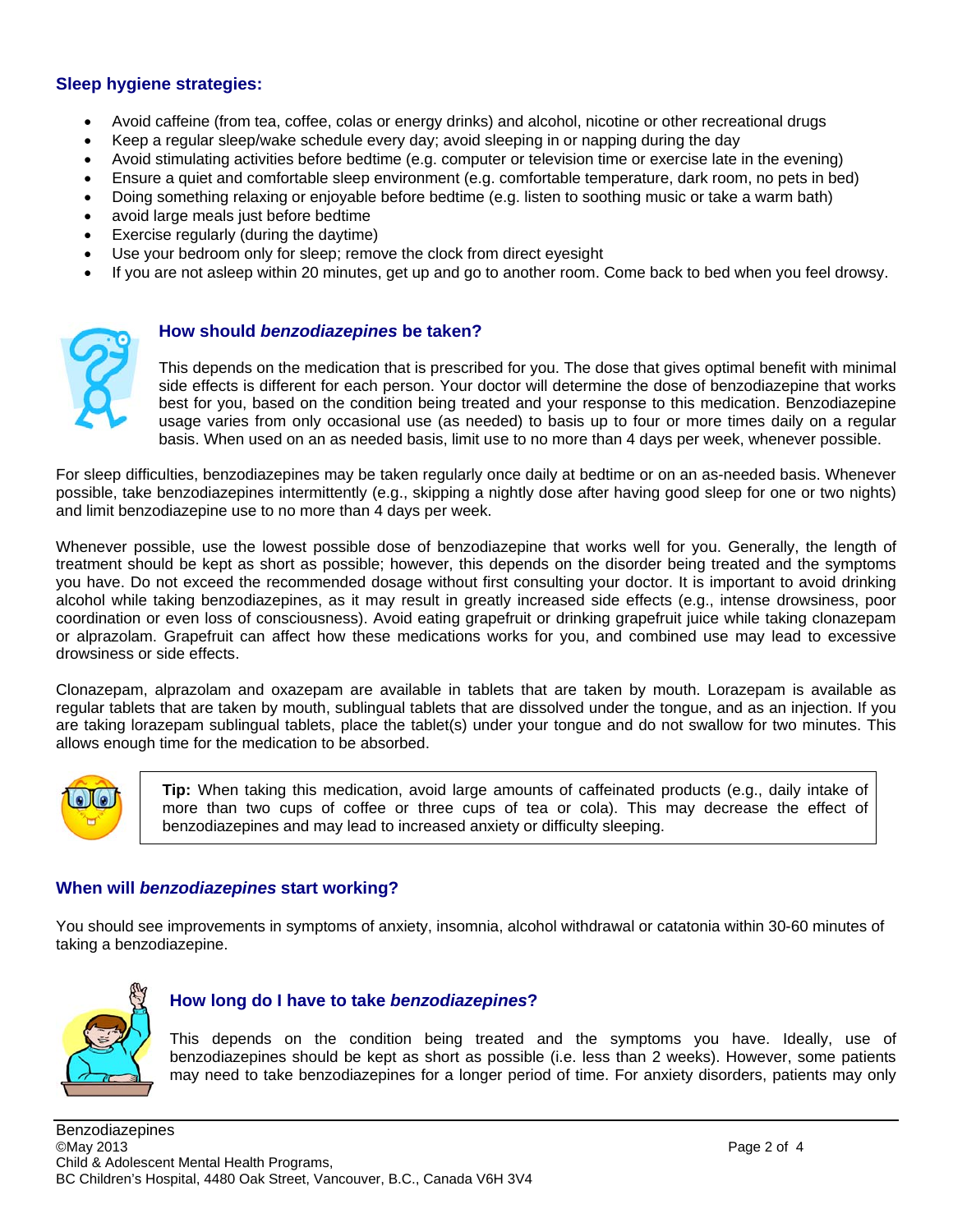take benzodiazepines on an as-needed basis for immediate symptoms. However, some patients may need to take this medication regularly for several weeks to control their anxiety symptoms. For insomnia, benzodiazepines may be taken occasionally on an as-needed basis when you have sleep difficulties. Whenever possible, limit treatment to less than 2 to 4 weeks. Discuss with your doctor about how long you may need to take benzodiazepines.

**Do not increase, decrease, or stop taking this medication without discussing it with your doctor. If you stop taking this medication suddenly, it is possible that your symptoms may return or you may have a bad reaction.** 

#### **Are** *benzodiazepines* **addictive?**

Benzodiazepines have a potential to be addictive, and their use may lead to physical and psychological dependence or abuse. As the dosage and the length of benzodiazepine treatment increases, the risk for dependence or abuse becomes higher as well. Using benzodiazepines for a short period of time minimizes this risk.

If you have been taking benzodiazepines regularly for a long period of time (e.g., two weeks to a few months) and you suddenly stopped taking this medication, you may experience withdrawal effects such as worsened anxiety, irritability, shaking, agitation, sweating, aches and pains, muscle cramps, nausea, vomiting, confusion or worsened sleep difficulties. Although rare, seizures, hallucinations (seeing or hearing things that are not there) or uncontrollable behaviour may also occur**. If you have been taking benzodiazepines regularly, do not stop this medication suddenly without first consulting your doctor**. If you and your doctor decide to stop using benzodiazepines, your doctor will explain how to safely lower the dose gradually (e.g., over a number of weeks) to prevent uncomfortable and potentially dangerous withdrawal effects as your body adjusts to being without it.

#### **What are the side effects of** *benzodiazepines* **and what should I do if I get them?**

As with most medications, side effects may occur when taking benzodiazepines. Most side effects are mild and almost always decrease with time. It is also possible for some individuals to experience a side effect that they feel is serious or long-lasting. If this occurs, speak to your doctor about ways to manage them. Below are some of the more common side effects of taking benzodiazepines. In brackets are suggested ways to lessen these effects.

### **Common side effects**

Side effects are usually more common when starting a medication or after a dose increase. If any of these side effects is too troublesome for you, please discuss them with your doctor, nurse or pharmacist.

- An increase in sleep difficulties or anxiety after you stop taking benzodiazepine (also called a "rebound effect") (*talk to your doctor about how to safely stop taking benzodiazepines*)
- Blurred vision (*this effect often becomes less noticeable over time*)
- Constipation (*increase exercise, fluids, vegetables, fruits and fiber)*
- Decreased ability to concentrate, confusion (*do not take part in activities requiring mental alertness until you know how this medication affects you*)
- Dizziness or lightheadedness *(try getting up slowly from a sitting or lying down position. Do not drive or operate machinery until you know how this medication affects you*)
- Dry mouth (*try chewing sugarless gum or sucking hard sugar-free candies, ice chips, or popsicles*)
- Headache (*try using a pain reliever like acetaminophen (Tylenol®* ))
- Memory problems (*you may have trouble remembering things that occur within several hours after taking this medication. If you are taking benzodiazepines to help with insomnia, only take this medication when you are able to have a full night's sleep.*)
- Morning drowsiness following benzodiazepine use (*this effect usually goes away if the dose is decreased. Do not drive or operate machinery until you know how this medication affects you.*)
- Nausea, vomiting (*try taking with food*)
- Weakness, incoordination *(do not drive or operate machinery or take part in activities that require physical coordination until you know how this medication affects you*)
- Vivid dreams or nightmares